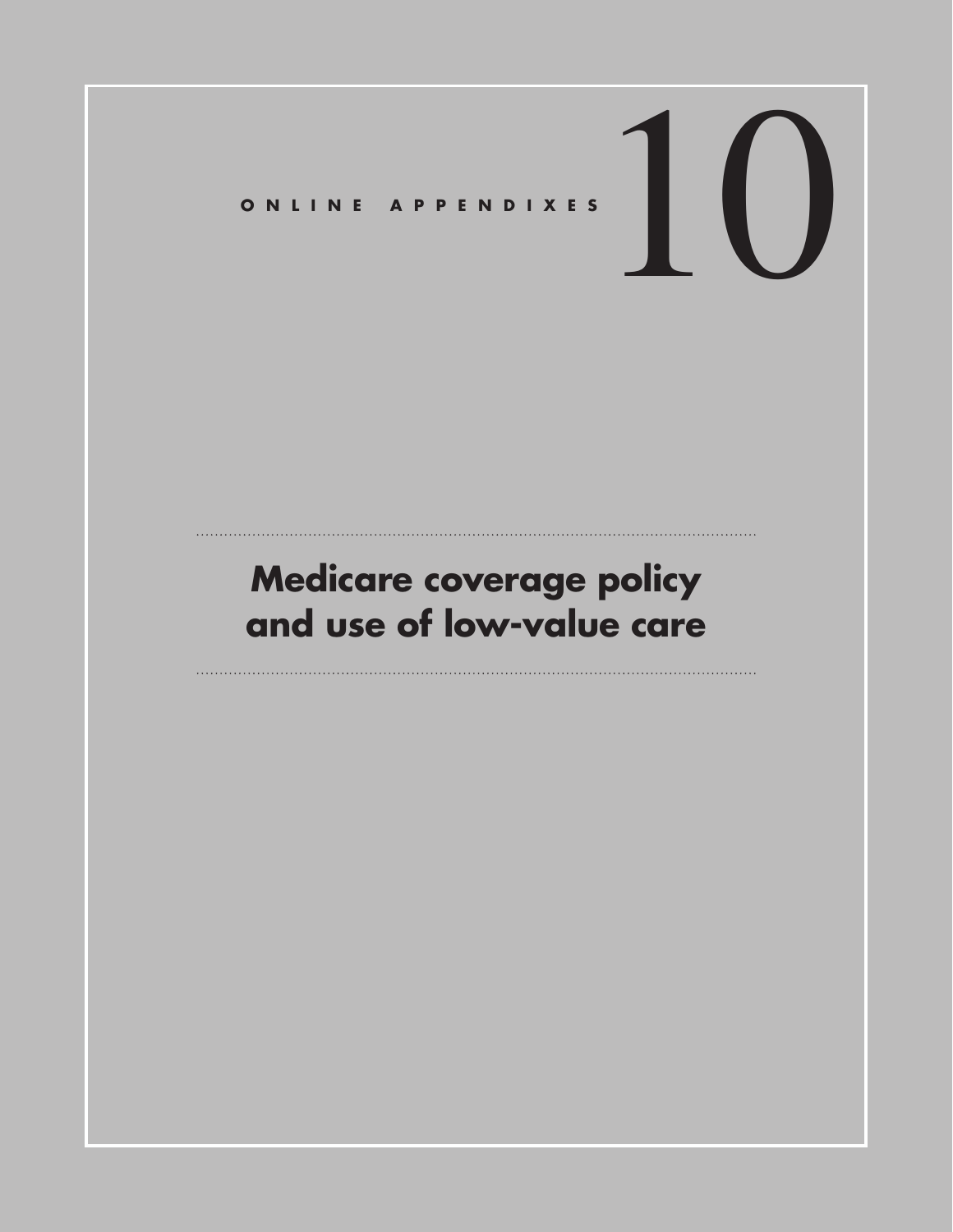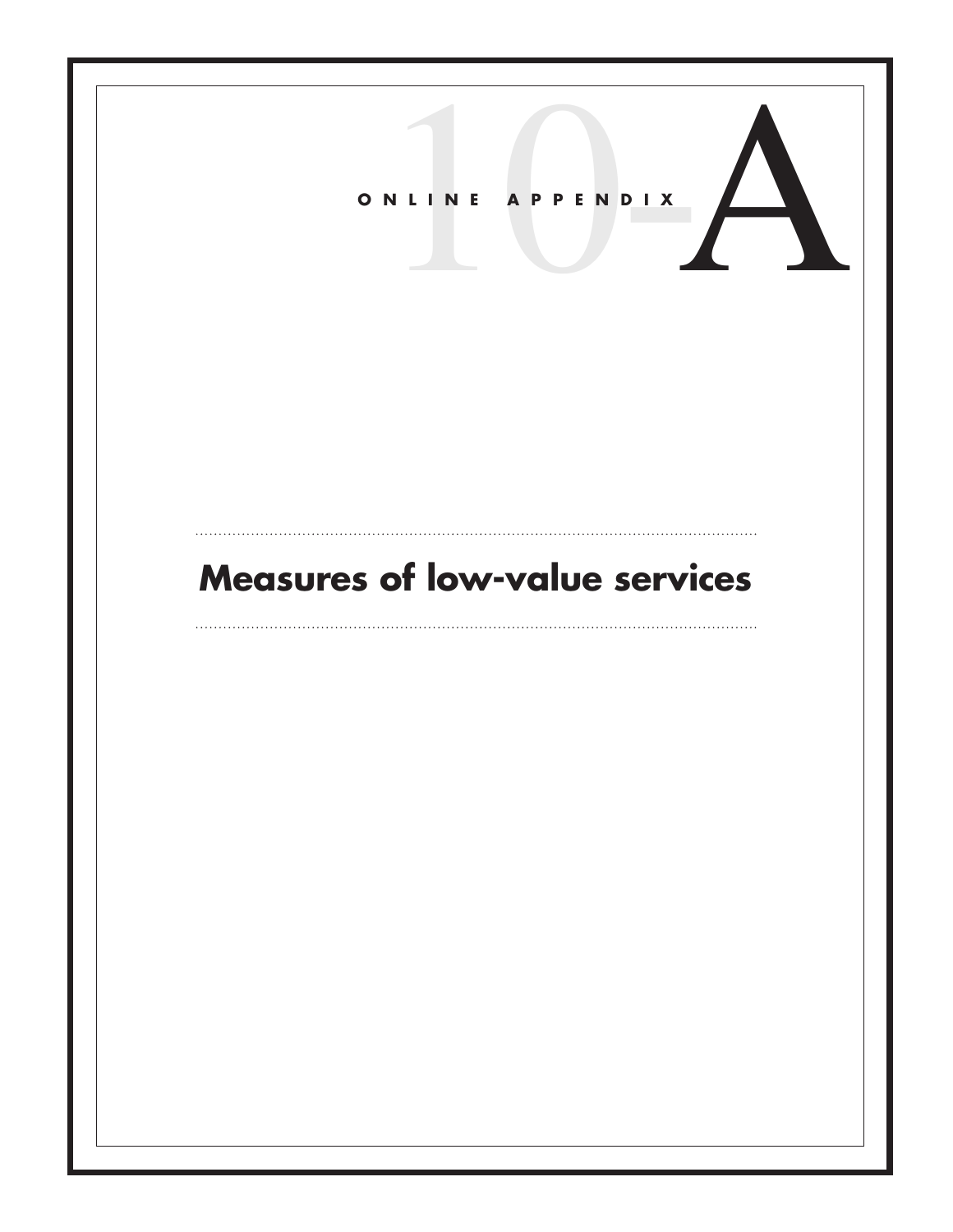### **Measures of low-value services**

| <b>Measure</b>                                                                   | Source and<br>supporting<br>literature | <b>Definition</b>                                                                                                                                              |                                                                                                                                                                                                                                                      |
|----------------------------------------------------------------------------------|----------------------------------------|----------------------------------------------------------------------------------------------------------------------------------------------------------------|------------------------------------------------------------------------------------------------------------------------------------------------------------------------------------------------------------------------------------------------------|
|                                                                                  |                                        | <b>Broader</b><br>(Base definition)                                                                                                                            | <b>Narrower</b><br>(Additional restrictions)                                                                                                                                                                                                         |
| <b>Cancer screening</b>                                                          |                                        |                                                                                                                                                                |                                                                                                                                                                                                                                                      |
| Cancer screening for patients<br>with CKD on dialysis                            | <b>CW</b>                              | Screening for cancer of the breast,<br>cervix, colon, or prostate for patients<br>with CKD receiving dialysis services                                         | Only patients age $\geq$ 75 years <sup>a</sup>                                                                                                                                                                                                       |
| Cervical cancer screening at<br>age > 65 years                                   | CW, USPSTF                             | Screening Papanicolaou test for<br>women age $\geq 65$ years                                                                                                   | No personal history of cervical cancer<br>or dysplasia noted in claim or in prior<br>claims <sup>b</sup> ; no diagnoses of other female<br>genital cancers, abnormal Papanicolaou<br>findings, or human papillomavirus<br>positivity in prior claims |
| Colon cancer screening<br>for older adults                                       | <b>USPSTF</b>                          | Colorectal cancer screening<br>(colonoscopy, sigmoidoscopy, barium<br>enema, or fecal occult blood testing)<br>for patients ages $\geq$ 75 years               | No history of colon cancer; only<br>screening (i.e., not diagnostic) procedure<br>codes; only patients age $\geq 85$ years                                                                                                                           |
| PSA screening at<br>$age \geq 75$ years                                          | <b>USPSTF</b>                          | PSA test for patients age $\geq$ 75 years <sup>c</sup>                                                                                                         | No history of prostate cancer; only<br>screening (i.e., not diagnostic) procedure<br>codes                                                                                                                                                           |
| <b>Diagnostic and preventive testing</b>                                         |                                        |                                                                                                                                                                |                                                                                                                                                                                                                                                      |
| Bone mineral density testing<br>at frequent intervals                            | Literature                             | Bone mineral density test $<$ 2 years<br>after prior bone mineral density test                                                                                 | Only patients with a diagnosis of<br>osteoporosis before initial bone mineral<br>density test <sup>d</sup>                                                                                                                                           |
| Homocysteine testing in<br>cardiovascular disease                                | Literature                             | Homocysteine testing                                                                                                                                           | No diagnoses of folate or B12<br>deficiencies in claim and no folate or B12<br>testing in prior claims                                                                                                                                               |
| Hypercoagulability testing<br>after deep vein thrombosis                         | <b>CW</b>                              | Laboratory tests for hypercoagulable<br>states within 30 days after diagnosis<br>of lower extremity deep vein<br>thrombosis or pulmonary embolism              | No evidence of recurrent thrombosis,<br>defined by diagnosis of deep vein<br>thrombosis or pulmonary embolism > 90<br>days before claim                                                                                                              |
| PTH testing in early CKD                                                         | <b>NICE</b>                            | PTH measurement in patients with<br>stage 1-3 CKD; no dialysis services<br>before PTH testing or within 30 days<br>after testing                               | No hypercalcemia diagnosis in any claim                                                                                                                                                                                                              |
| T3 level testing for patients<br>with hypothyroidism                             | <b>CW</b>                              | Total or free T3 measurement in a patient with a hypothyroidism diagnosis during<br>the calendar year                                                          |                                                                                                                                                                                                                                                      |
| Vitamin D testing in absence<br>of hypercalcemia or<br>decreased kidney function | <b>CW</b>                              | Calcitriol testing for patients without<br>hypercalcemia or secondary<br>hyperparathyroidism of renal origin<br>noted in claim and without a history<br>of CKD | No diagnoses indicating non-PTH-<br>mediated hypercalcemia; no diagnosis of<br>hypercalcemia in past 30 days                                                                                                                                         |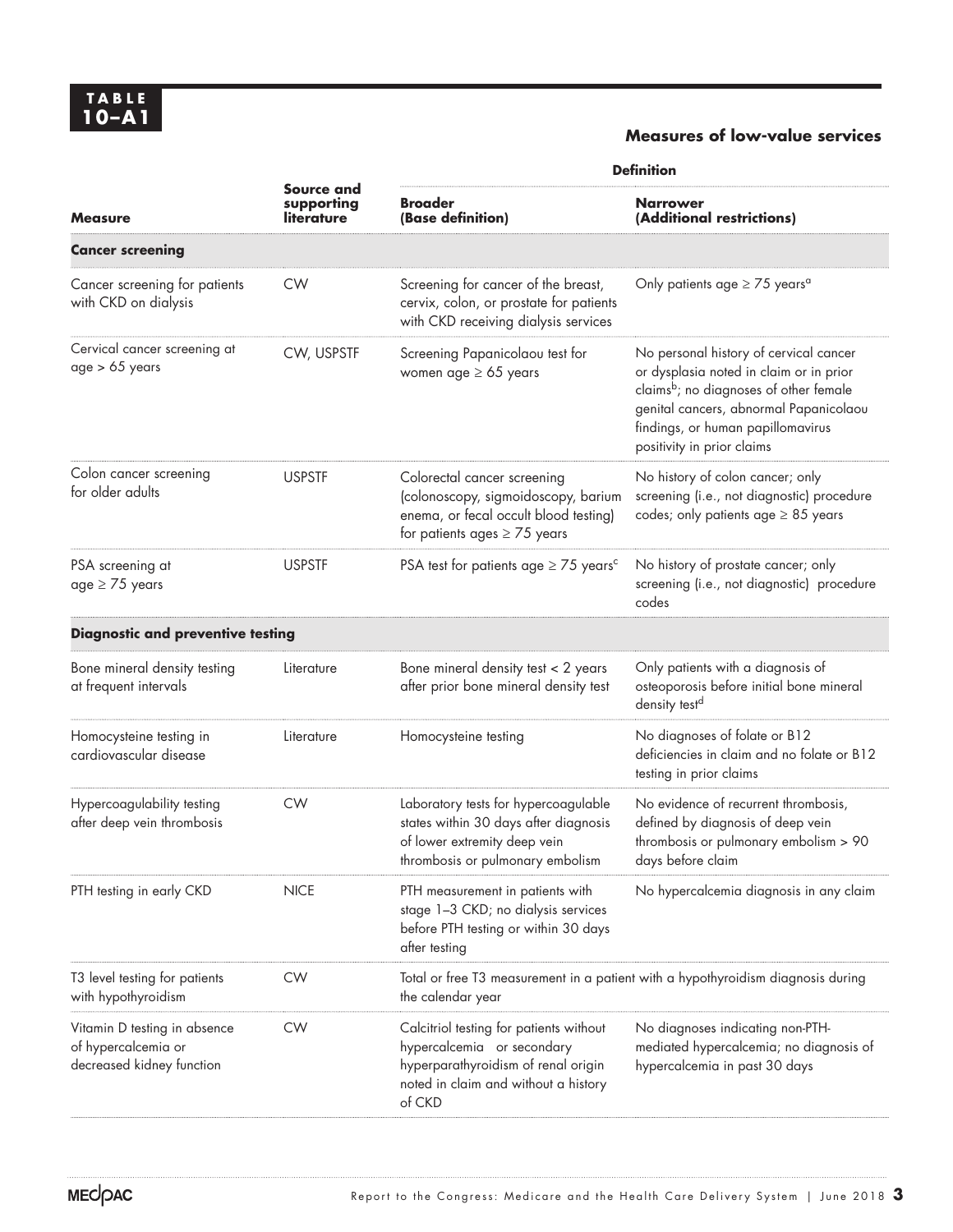## **10–A1 Measures of low-value services**

| <b>Measure</b>                                         |                                               | <b>Definition</b>                                                                                                                                                                                                                                                               |                                                                                                                                                                                                                                                                             |  |
|--------------------------------------------------------|-----------------------------------------------|---------------------------------------------------------------------------------------------------------------------------------------------------------------------------------------------------------------------------------------------------------------------------------|-----------------------------------------------------------------------------------------------------------------------------------------------------------------------------------------------------------------------------------------------------------------------------|--|
|                                                        | <b>Source and</b><br>supporting<br>literature | <b>Broader</b><br>(Base definition)                                                                                                                                                                                                                                             | <b>Narrower</b><br>(Additional restrictions)                                                                                                                                                                                                                                |  |
| <b>Preoperative testing</b>                            |                                               |                                                                                                                                                                                                                                                                                 |                                                                                                                                                                                                                                                                             |  |
| Preoperative chest<br>radiography                      | CADTH, CW                                     | Chest radiograph specified as a<br>preoperative assessment or occurring<br>within 30 days before a low- or<br>intermediate-risk noncardiothoracic<br>surgical procedure <sup>e</sup>                                                                                            | No radiographs related to inpatient or<br>emergency care <sup>f</sup> ; only radiographs that<br>preceded a low- or intermediate -risk<br>noncardiothoracic surgical procedure<br>(i.e., excluding those specified as<br>preoperative before other procedures) <sup>e</sup> |  |
| Preoperative<br>echocardiography                       | <b>CW</b>                                     | Echocardiogram specified as a<br>preoperative assessment or occurring<br>within 30 days before a low- or<br>intermediate-risk noncardiothoracic<br>surgical procedure <sup>e</sup>                                                                                              | No echocardiograms related to<br>inpatient or emergency care <sup>f</sup> ; only<br>echocardiograms that preceded a low-<br>or intermediate-risk noncardiothoracic<br>surgical procedure <sup>e</sup>                                                                       |  |
| Preoperative PFT                                       | <b>CW</b>                                     | PFT specified as a preoperative<br>assessment or occurring within 30<br>days before a low- or intermediate-risk<br>surgical procedure <sup>g</sup>                                                                                                                              | No PFT related to inpatient or emergency<br>care <sup>f</sup> ; only PFT that preceded a low- or<br>intermediate-risk surgical procedure <sup>g</sup>                                                                                                                       |  |
| Preoperative stress testing                            | <b>CW</b>                                     | Stress electrocardiogram,<br>echocardiogram, nuclear<br>medicine imaging, cardiac MRI,<br>or CT angiography specified as a<br>preoperative assessment or occurring<br>within 30 days before a low- or<br>intermediate-risk noncardiothoracic<br>surgical procedure <sup>e</sup> | No stress testing related to inpatient or<br>emergency care <sup>f</sup> ; only stress testing that<br>preceded a low- or intermediate-risk<br>noncardiothoracic surgical procedure <sup>e</sup>                                                                            |  |
| <b>Imaging</b>                                         |                                               |                                                                                                                                                                                                                                                                                 |                                                                                                                                                                                                                                                                             |  |
| CT for rhinosinusitis                                  | <b>CW</b>                                     | Maxillofacial CT study with a<br>diagnosis of sinusitis in the imaging<br>claim                                                                                                                                                                                                 | No complications of sinusitish, immune<br>deficiencies, nasal polyps, or head/<br>face trauma noted in claim; no patients<br>with chronic sinusitis, defined by sinusitis<br>diagnosis between 30 days and 1 year<br>before imaging                                         |  |
| Head imaging for syncope                               | CW, NICE                                      | CT or MR imaging of the head with a<br>diagnosis of syncope in the imaging<br>claim                                                                                                                                                                                             | No diagnoses in claim warranting<br>imaging                                                                                                                                                                                                                                 |  |
| Head imaging for headache                              | <b>CW</b>                                     | CT or MR imaging of the head with<br>a diagnosis of nonthunderclap,<br>nonposttraumatic headache                                                                                                                                                                                | No diagnoses in claim warranting<br>imaging                                                                                                                                                                                                                                 |  |
| EEG for headache                                       | <b>CW</b>                                     | EEG with headache diagnosis in the<br>claim                                                                                                                                                                                                                                     | No epilepsy or convulsions noted in<br>current or prior claims                                                                                                                                                                                                              |  |
| Imaging for patients with<br>nonspecific low back pain | CW, NICE                                      | Back imaging with a diagnosis of low<br>back pain                                                                                                                                                                                                                               | No diagnoses in claim warranting<br>imaging <sup>k</sup> ; imaging occurred within 6<br>weeks of the first diagnosis of back pain                                                                                                                                           |  |

Į,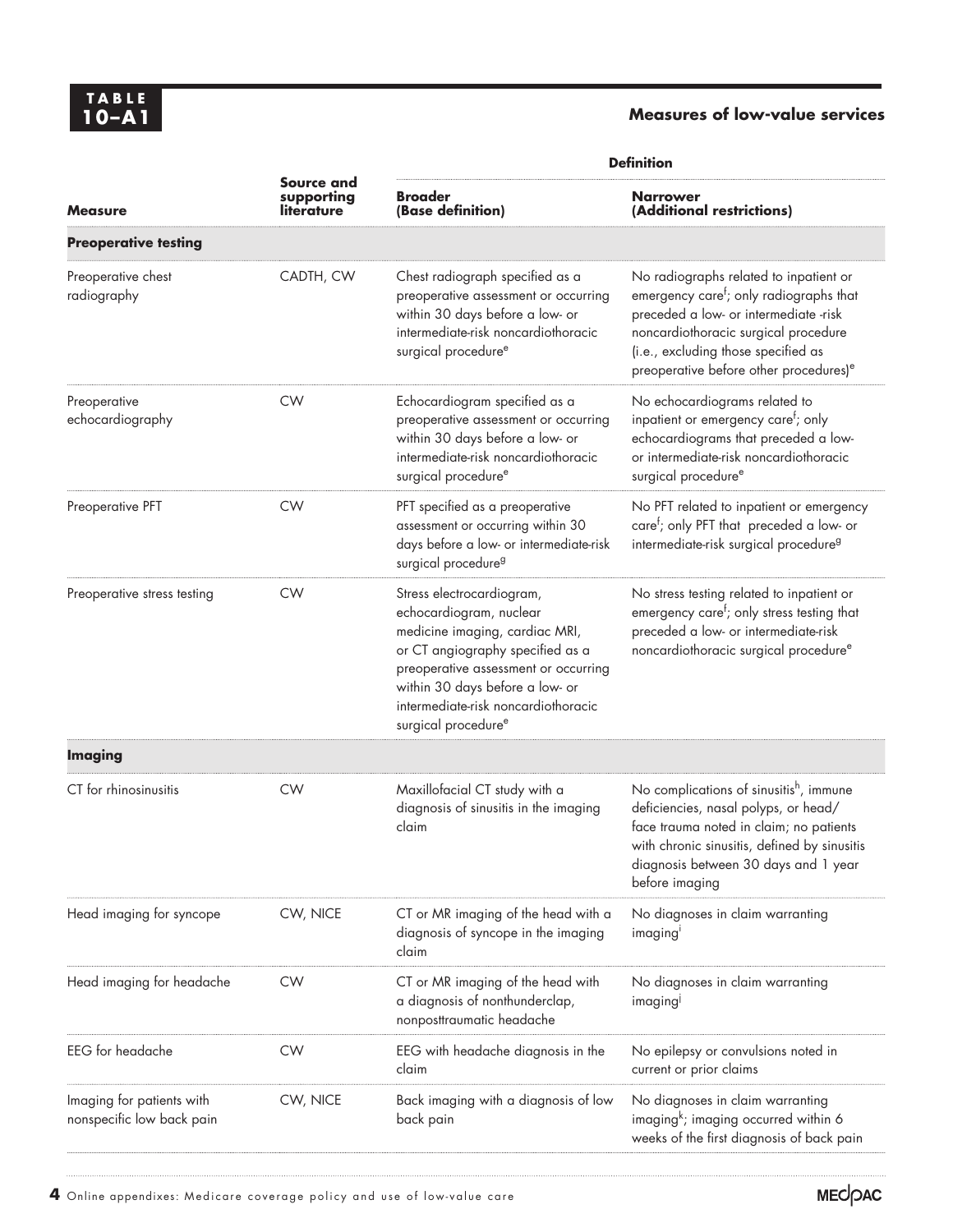## **Measures of low-value services**

| <b>Measure</b>                                                                                                         | Source and<br>supporting<br>literature | <b>Definition</b>                                                                                                                                                                                                                                                                                      |                                                                                                                                                                                                                                                                                                            |  |
|------------------------------------------------------------------------------------------------------------------------|----------------------------------------|--------------------------------------------------------------------------------------------------------------------------------------------------------------------------------------------------------------------------------------------------------------------------------------------------------|------------------------------------------------------------------------------------------------------------------------------------------------------------------------------------------------------------------------------------------------------------------------------------------------------------|--|
|                                                                                                                        |                                        | <b>Broader</b><br>(Base definition)                                                                                                                                                                                                                                                                    | <b>Narrower</b><br>(Additional restrictions)                                                                                                                                                                                                                                                               |  |
| Carotid artery disease<br>screening in asymptomatic<br>adults                                                          | CW, USPSTF                             | Carotid imaging for patients without<br>a history of stroke or TIA and without<br>a diagnosis of stroke, TIA, or focal<br>neurological symptoms in claim                                                                                                                                               | Test not associated with inpatient or<br>emergency care                                                                                                                                                                                                                                                    |  |
| Screening for carotid artery<br>disease for syncope                                                                    | <b>CW</b>                              | Carotid imaging with syncope<br>diagnosis                                                                                                                                                                                                                                                              | No history of stroke or TIA; no stroke,<br>TIA, or focal neurological symptoms in<br>claim                                                                                                                                                                                                                 |  |
| Imaging for plantar fasciitis                                                                                          | <b>CW</b>                              | Radiographic or MR imaging with<br>diagnosis of plantar fasciitis                                                                                                                                                                                                                                      | Imaging was within 2 weeks of the first<br>appearance of a foot pain diagnosis                                                                                                                                                                                                                             |  |
| <b>Cardiovascular testing and procedures</b>                                                                           |                                        |                                                                                                                                                                                                                                                                                                        |                                                                                                                                                                                                                                                                                                            |  |
| Stress testing for stable<br>coronary disease                                                                          | <b>CW</b>                              | Stress testing for patients with an<br>established diagnosis of ischemic heart<br>disease or angina (≥6 months before<br>the stress test) and thus not done for<br>screening; test not associated with<br>inpatient or emergency care, which<br>might be indicative of unstable anginal                | Only patients with a past diagnosis<br>of myocardial infarction to exclude<br>patients with a history of noncardiac<br>chest pain inaccurately coded as angina<br>(i.e., those with no underlying ischemic<br>heart disease who might benefit from<br>screening and optimization of medical<br>management) |  |
| Percutaneous coronary<br>intervention with balloon<br>angioplasty or stent<br>placement for stable coronary<br>disease | Literature                             | Coronary stent placement or balloon<br>angioplasty for patients with an<br>established diagnosis of ischemic<br>heart disease or angina (≥6 months<br>before the procedure); procedure not<br>associated with emergency care <sup>1</sup> ,<br>which might be indicative of acute<br>coronary syndrome | Only patients with a past diagnosis of<br>myocardial infarction to exclude patients<br>with a history of noncardiac chest pain<br>inaccurately coded as angina                                                                                                                                             |  |
| Renal artery stenting                                                                                                  | Literature                             | Renal or visceral angioplasty or stent<br>placement                                                                                                                                                                                                                                                    | Diagnosis of renal atherosclerosis or<br>renovascular hypertension and no<br>diagnosis of fibromuscular dysplasia of<br>renal artery in procedure claim                                                                                                                                                    |  |
| Carotid endarterectomy for<br>asymptomatic patients                                                                    | <b>CW</b>                              | Carotid endarterectomy for patients<br>without a history of stroke or TIA<br>and without stroke, TIA, or focal<br>neurological symptoms in claim                                                                                                                                                       | Operation not associated with emergency<br>care <sup>1</sup> ; only female patients <sup>m</sup>                                                                                                                                                                                                           |  |
| IVC filter placement to prevent<br>pulmonary embolism                                                                  | Literature                             | Any IVC filter placement                                                                                                                                                                                                                                                                               | No additional restrictions                                                                                                                                                                                                                                                                                 |  |
| Pulmonary artery<br>catheterization in ICU                                                                             | Literature                             | Pulmonary artery catheterization<br>for monitoring purposes during an<br>inpatient stay that involved an ICU but<br>not a surgical DRG                                                                                                                                                                 | Excludes claims that involve pulmonary<br>hypertension, cardiac tamponade, or<br>preoperative assessment diagnoses                                                                                                                                                                                         |  |